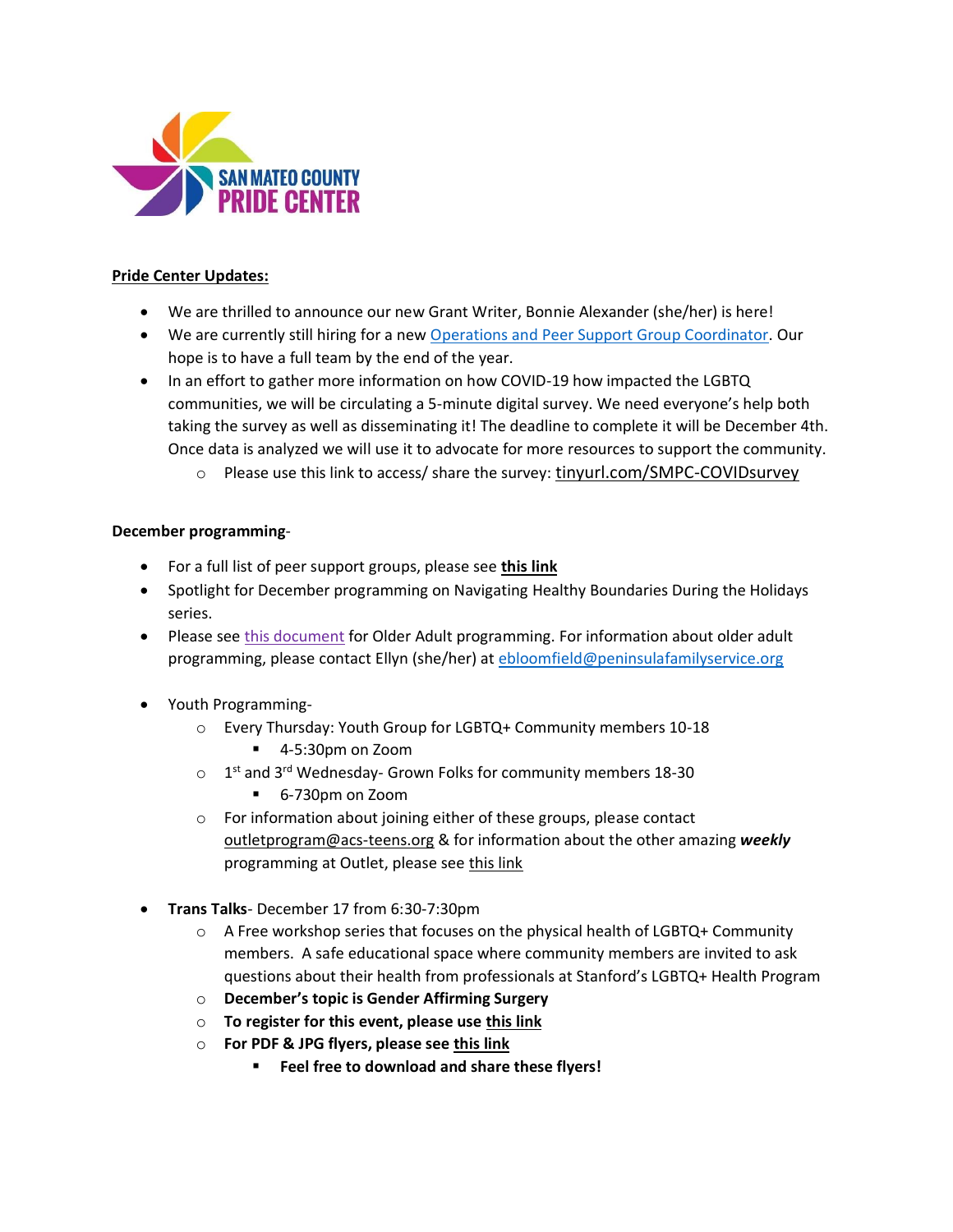- o If you have questions or need support, please contact [neilwary@stanford.edu](mailto:neilwary@stanford.edu) or [vyuan@stanford.edu](mailto:vyuan@stanford.edu)
- [CORA](https://www.corasupport.org/) & The San Mateo County Pride Center are co-hosting **QT Relationships**, a free 6-week workshop focusing on building skills for healthy relationships. LGBTQ+ centered, for folks 18+ For more information, please see this link:

<https://www.facebook.com/events/1825718484246992>

o **December schedule**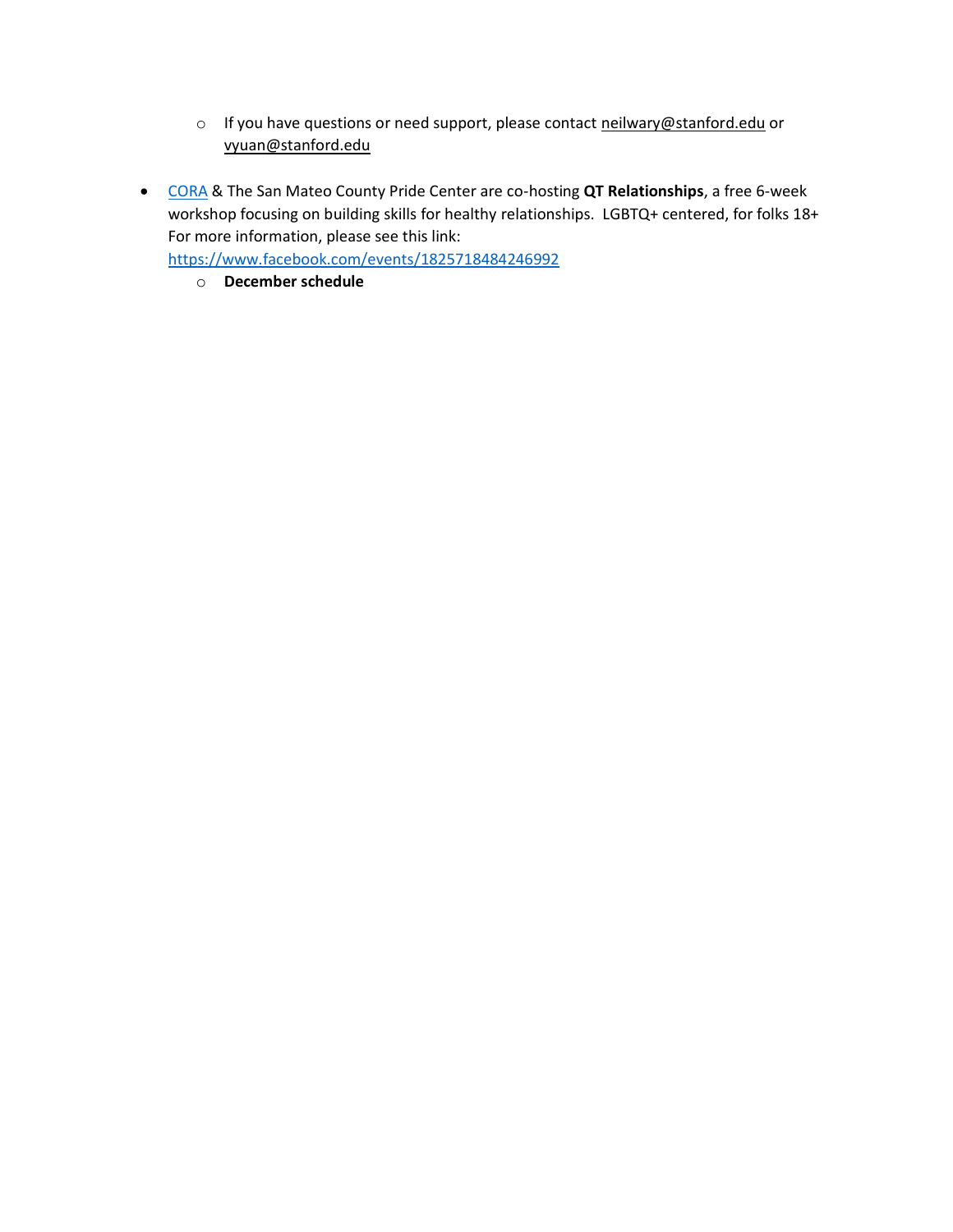**To: San Mateo County LGBTQ Commission**

**From: Tanya Beat, Commission Director**

**Date: December 1, 2020**

**Subject: Director's Report**

## *Transgender Day of Remembrance – Virtual Event*

- TDOR Proclamation at Board of Supervisor Meeting, Nov 17<sup>th</sup>. Dana and Frankie provided remarks.
- Transgender Flag Raising on Nov 20<sup>th</sup>. Supervisor Pine, Dana and Frankie provided remarks.
- Actual Transgender Day of Remembrance Event on November 20<sup>th</sup>, 4:00-5:30pm
	- o Collaborating Partners include: Pride Initiative, Pride Center, ACS Outlet, CORA, Evergreen Giving Tree, Redwood City Public Library, Island United Church of Foster City, community volunteers
	- o To access the Biographies and Photos, you can download the PowerPoint or the PDF on our website at:

<https://lgbtq.smcgov.org/events/transgender-day-remembrance-2020>

- o The recording is on the Redwood City Public Library site: <https://www.youtube.com/watch?v=EJp70V4HD9U&t=58s>
- o Audience:
	- 139 registrations highest attended TDOR in the last three years.
	- Livestream viewed 77 times.

## *2021 Calendar of LGBTQ Commission Meetings*

- Review all monthly meeting dates
- Propose and Discuss any changes
- Vote on all the 2021 meeting dates